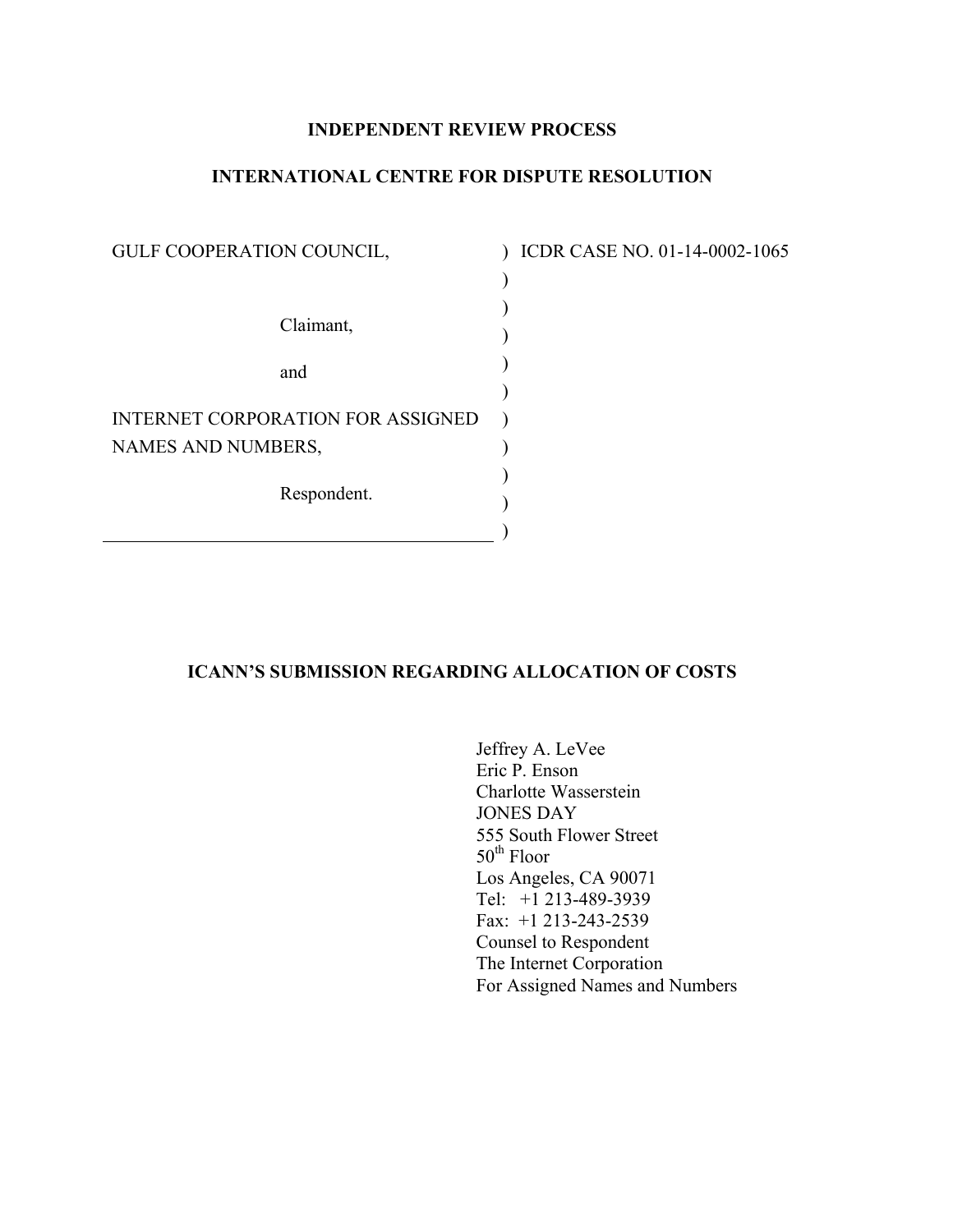The Internet Corporation for Assigned Names and Numbers ("ICANN") hereby submits its Submission Regarding Allocation of Costs, as requested in the 24 October 2016 Partial Final Declaration of The Independent Review Process ("Final Declaration").

#### **INTRODUCTION**

1. Both ICANN's Bylaws and the International Center for Dispute Resolution's ("ICDR's") Supplementary Procedures for ICANN's Independent Review Process ("Supplementary Procedures") provide that, in an "extraordinary case," up to half of the costs incurred by an Independent Review Panel ("IRP") may be allocated to the prevailing party.<sup>1</sup>

2. This IRP was "extraordinary" for several reasons. First, both sides presented reasonable and thorough positions on novel issues of geopolitical sensitivity. Second, the parties' briefing of these issues served the public interest. Third, the Gulf Cooperation Council (the "GCC") filed its IRP before engaging in ICANN's Cooperative Engagement Process ("CEP"), which is aimed at narrowing issues for, and reducing the costs of, IRPs. Finally, a finding that both sides should bear its own costs is in line with the cost allocations set forth by other IRP panels in similar circumstances. Thus, ICANN requests that the Panel declare that each side bear its own costs (i.e., allocate half of the costs to the GCC as the prevailing party).<sup>2</sup>

#### **APPLICABLE STANDARD**

3. ICANN's Bylaws and the ICDR's Supplementary Procedures both set forth the standard used to determine the allocation of costs in an IRP.<sup>3</sup>

4. ICANN's Bylaws provide: "The party not prevailing shall ordinarily be responsible for bearing all costs of the IRP Provider, but in an extraordinary case the IRP Panel

 $\overline{\phantom{a}}$ 

<sup>&</sup>lt;sup>1</sup> Bylaws, Art. IV, § 3.18; Supplementary Procedures ¶ 11. The Bylaws are exhibit R-1, and the Supplementary Procedures are exhibit R-19.

 $^{2}$  As of this writing, ICANN has paid \$104,929.18 to the ICDR associated with this IRP.

<sup>3</sup> Bylaws, Art. IV, § 3.18; Supplementary Procedures ¶ 11.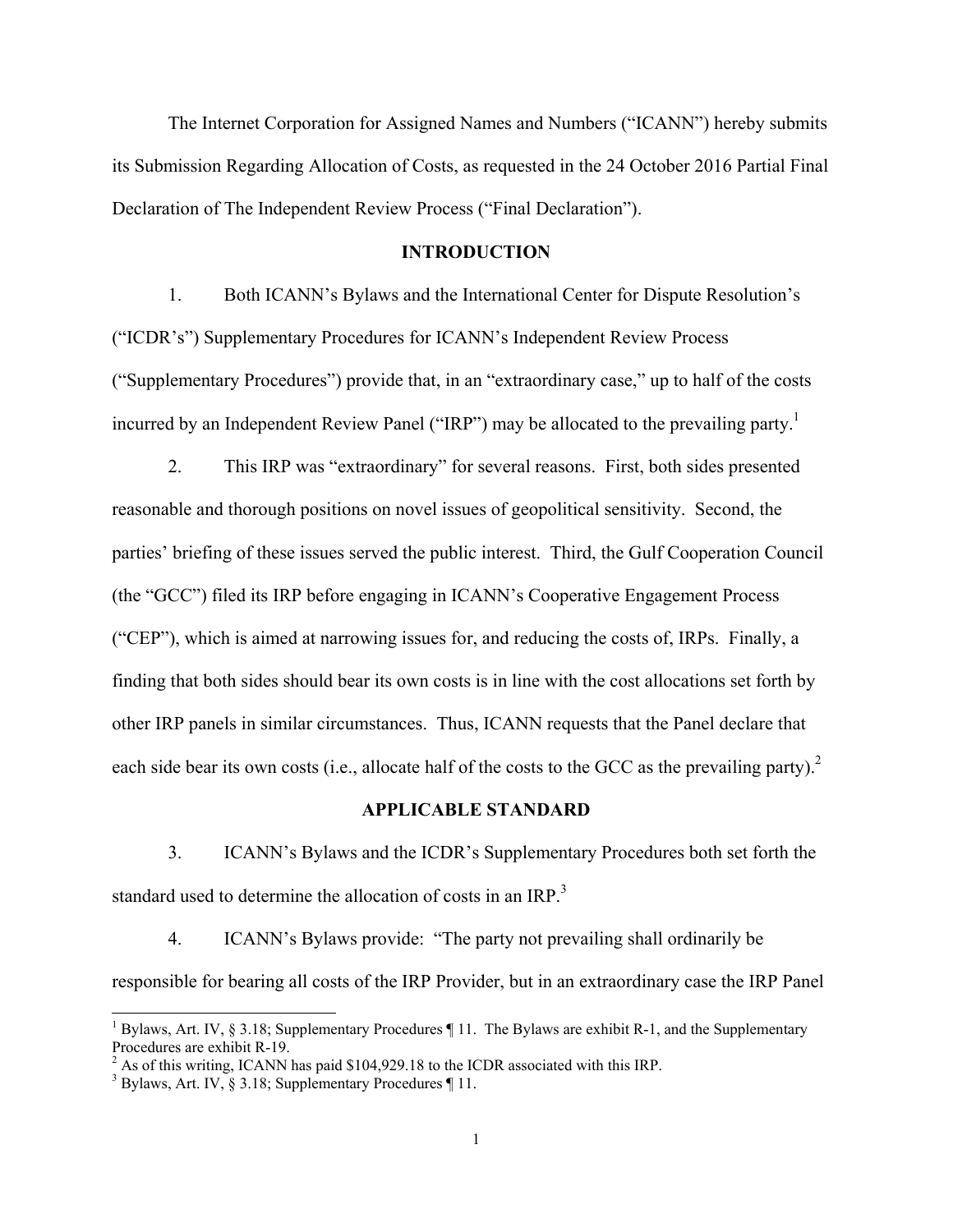may in its declaration allocate up to half of the costs of the IRP Provider to the prevailing party based upon the circumstances, including a consideration of the reasonableness of the parties' positions and their contribution to the public interest."<sup>4</sup>

5. Paragraph 11 of the Supplementary Procedures includes a substantively identical provision: "The party not prevailing in an IRP shall ordinarily be responsible for bearing all costs of the proceedings, but under extraordinary circumstances the IRP PANEL may allocate up to half of the costs to the prevailing party, taking into account the circumstances of the case, including the reasonableness of the parties' positions and their contribution to the public interest."<sup>5</sup>

#### **ARGUMENT**

6. This IRP represents an "extraordinary" case such that the GCC should bear its own costs, for three reasons.<sup>6</sup> First, ICANN asserted reasonable positions and arguments throughout these proceedings, which involved extraordinary issues of geopolitical sensitivity. Second, both parties contributed to the public interest by presenting thorough briefing and good faith arguments regarding the novel issues raised by this IRP. Third, the GCC never initiated a formal CEP, thereby increasing the costs of this IRP. Moreover, ordering each side to bear its own costs is in line with prior IRP precedent.

## **I. THE CIRCUMSTANCES OF THIS IRP RENDER IT APPROPRIATE FOR THE GCC TO BEAR ITS OWN COSTS.**

7. As an initial matter, the Bylaws instruct that the "reasonableness of the parties' positions" be taken into account in allocating costs.<sup>7</sup> Both sides raised reasonable arguments

 4 Bylaws, Art. IV, § 3.18 (emphasis added).

 $5$  Supplementary Procedures  $\P$  11.

<sup>6</sup> *See* Bylaws, Art. IV, § 3.18; Supplementary Procedures ¶ 11. 7

 $<sup>7</sup>$  Bylaws, Art. IV, § 3.18.</sup>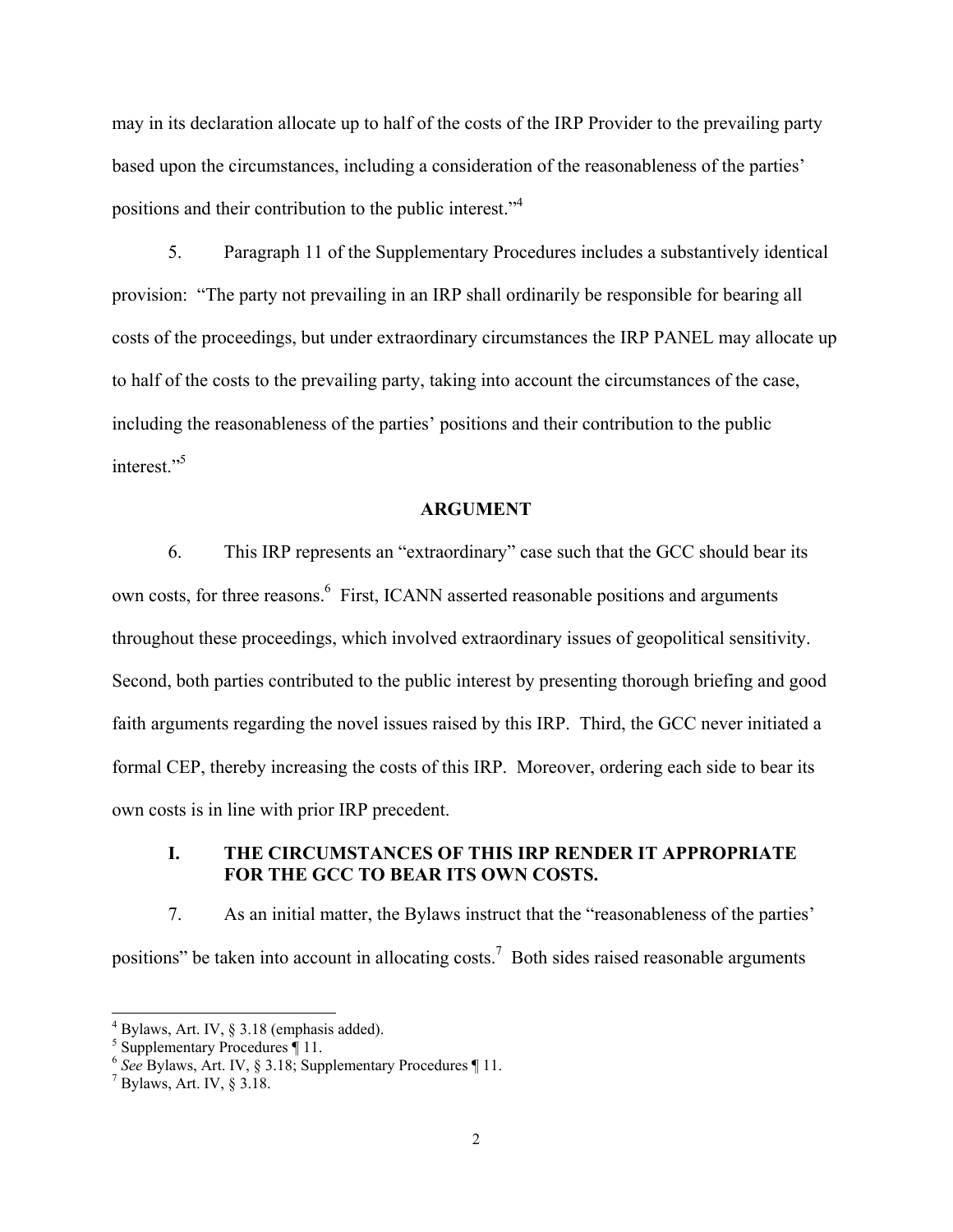here. Indeed, the Panel "agree<sup>[d]</sup> with ICANN" as to certain arguments, and sided with the GCC on other points.<sup>8</sup> Moreover, the Final Declaration recognized that this IRP raised significantly novel issues because it involved "a geo-politically charged application" that implicated the "well-known geo-political sensitivities associated with the name 'Persian Gulf'."<sup>9</sup> As the Panel noted: "It would seem that both Parties hoped that such a political dispute would somehow resolve itself."10 It did not, and both sides presented thorough and reasonable arguments regarding the novel and sensitive issues raised in this IRP, which also contributed to the public interest. As such, each side should bear its own costs.

8. As a final note, the GCC should not recover its costs from ICANN in light of its failure to invoke CEP prior to filing its IRP request. Had the GCC done so, some of the issues presented in this IRP, such as the claims regarding the timeliness of this IRP and other procedural issues, may have been resolved or narrowed.Indeed, ICANN's Bylaws urge complainants to enter into a CEP with ICANN prior to initiating a request for IRP "*for the purpose of resolving or narrowing the issues* that are contemplated to be brought to the IRP."<sup>11</sup> Counsel for ICANN emphasized this point in a 19 December 2014 email to the GCC's counsel: "A CEP is supposed to take place before the filing of an IRP in the hope of avoiding, or at least minimizing, the costs associated with an IRP. That, obviously, did not happen in this matter. . . . ICANN representatives informed GCC representative, on several occasions, that the CEP was available to the GCC and should be invoked before the filing of an IRP."12 It is undisputed that the GCC never invoked CEP, as this Panel recognized in the Final Declaration, finding that the

 $\overline{a}$ 

<sup>&</sup>lt;sup>8</sup> Final Declaration  $\P$  102; see, e.g., id.  $\P$  $\P$ 91, 105, R-29. <sup>8</sup> Final Declaration ¶ 102; *see, e.g., id.* ¶¶ 91, 105, R-29.<br><sup>9</sup> *Id.* ¶¶ 134, 141.<br><sup>10</sup> *Id.* ¶ 89. <sup>11</sup> Bylaws, Art. IV, § 3.14 (emphasis added).

<sup>&</sup>lt;sup>12</sup> Final Declaration  $\P$  79, R-29.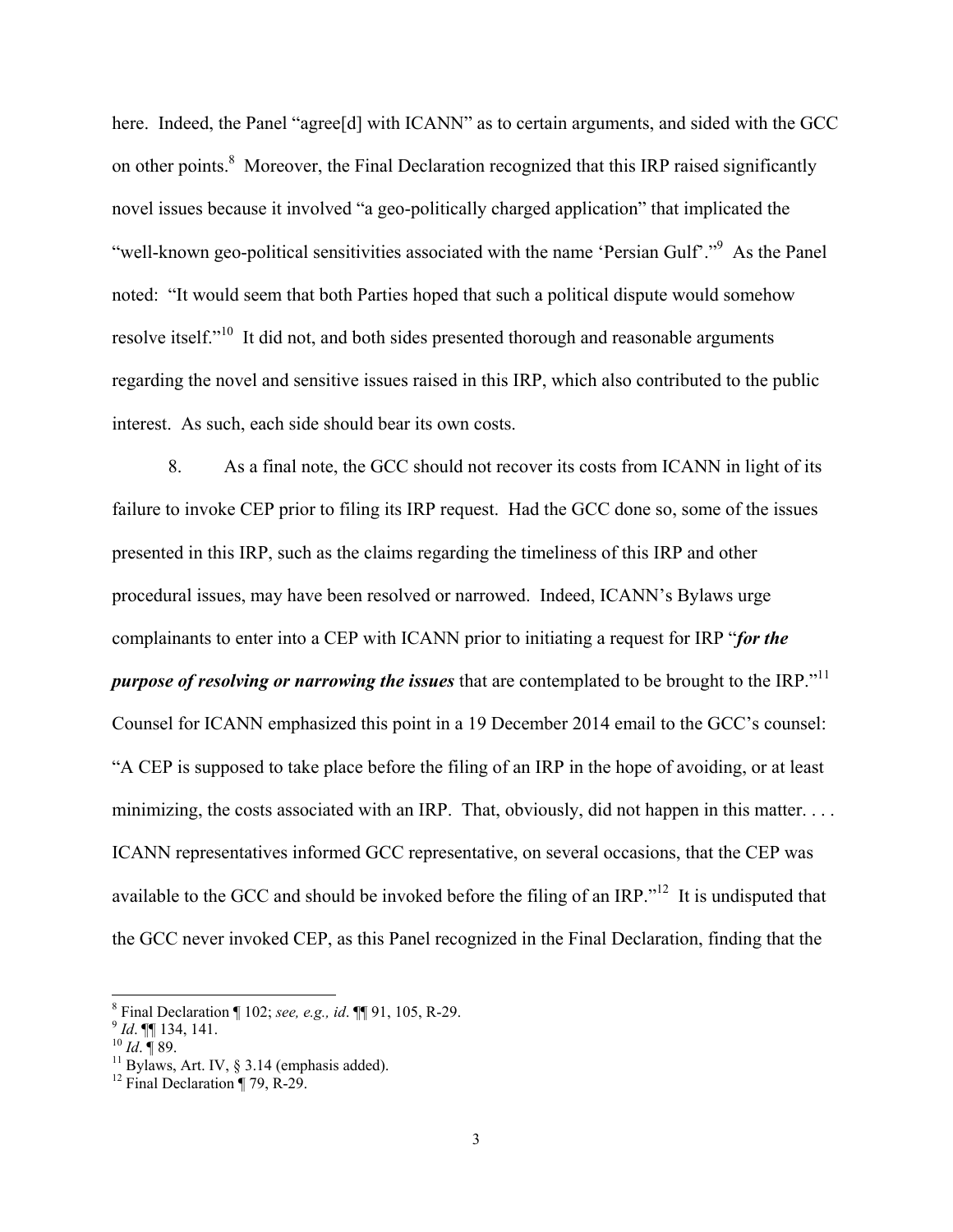parties merely engaged in a "conciliation process" and that "there was no formal CEP[.]"<sup>13</sup> As such, it is only fair that the GCC bear half the costs of this IRP given that some of those costs could have been reduced had the GCC formally invoked the CEP procedure to resolve or narrow the issues argued and extensively briefed in this IRP.

## **II. IRP PRECEDENT INSTRUCTS THAT THE GCC SHOULD BEAR ITS OWN COSTS.**

9. ICANN's Bylaws provide that IRP final declarations "have precedential value."<sup>14</sup> The final declarations issued in three other IRPs weigh in favor of requiring the GCC to bear its own costs.

10. First, the final declaration issued in the *Corn Lake LLC v. ICANN* IRP ("*Corn Lake* Final Declaration") declared the claimant to be the prevailing party, yet ordered each side to bear their own costs.15 The *Corn Lake* Final Determination found that "extraordinary circumstances" existed on account of, among other things, the "unique impact" of a Governmental Advisory Committee ("GAC") recommendation to ICANN regarding the strings at issue, and "the lack of any deliberate disparate treatment of the Claimant by ICANN[.]"<sup>16</sup> These same two circumstances are present here. The Final Declaration recognized that the "GAC sent a missive to the ICANN Board that fell outside all three permissible forms for its advice" and stated that "[s]ome of the fault for the outcome falls on the GAC, for not following its own principles."17 The Final Declaration also expressly stated that it made no "finding on the GCC's allegation that the Board discriminated against the GCC, or failed to provide the GCC with consistent treatment<sup>[1]"18</sup> Just as in the *Corn Lake* Final Determination, here, given the

 $\overline{a}$ 

<sup>&</sup>lt;sup>13</sup> *Id*. ¶¶ 71-72, 87.<br><sup>14</sup> Bylaws, Art. IV, § 3.21.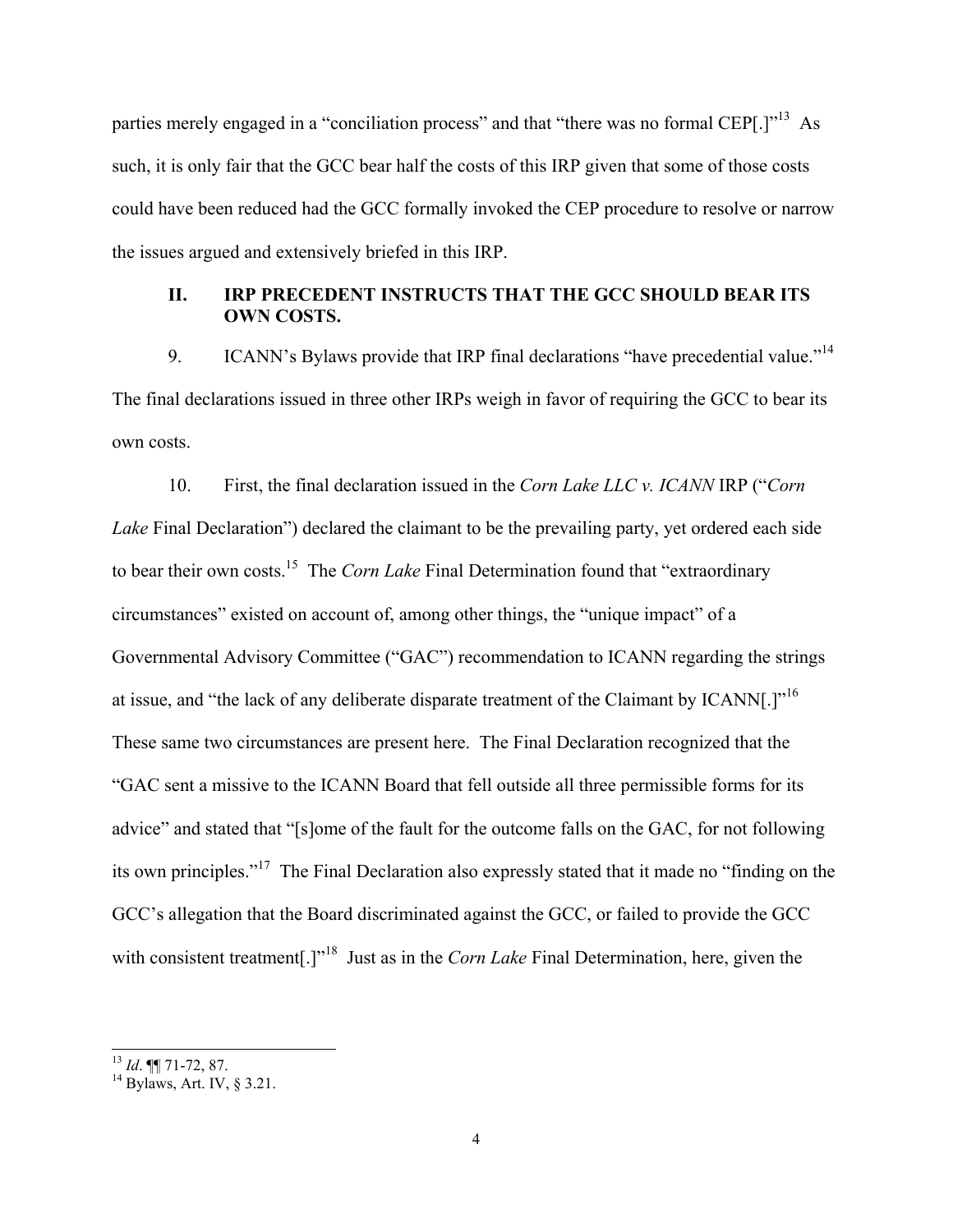novelty of the GAC advice at issue and the fact that the Panel here did not make any finding of deliberate disparate treatment on ICANN's part, each party should bear its own costs.

11. Second, the panels in the *Booking.com v. ICANN* IRP ("*Booking.com*") and the *Despegar Online SRL v. ICANN* IRP ("*Despegar* IRP") each issued a final declaration electing not to require the claimant to pay ICANN its costs, even though ICANN was the prevailing party in both proceedings.19 The panel in *Booking.com* noted: "ICANN is undoubtedly the prevailing party in this case. That being said, the Panel considers that the nature and significance of the issues raised by Booking.com, and the contribution to the 'public interest' of its submissions, are such that it is appropriate and reasonable that the IRP costs be shared equally by the parties." $^{20}$ Similarly, the panel in the *Despegar* IRP found that each side should bear its own costs because the IRP addressed a "number of serious issues[.]"<sup>21</sup> As set forth above, in this IRP, the reasonableness of the parties' positions, coupled with the public interest inherent in a dispute involving a string raising such serious geopolitical sensitivities, means that each party should bear its own costs in this IRP, just like the parties in the *Corn Lake*, *Booking.com* and *Despegar* IRPs.

### **CONCLUSION**

12. For the foregoing reasons, ICANN respectfully requests that each party should bear its own costs in this IRP, pursuant to section 3.18 of Article IV of ICANN's Bylaws and

<sup>(</sup>continued…)

<sup>&</sup>lt;sup>15</sup> *Corn Lake, LLC v. ICANN* IRP Final Declaration ¶ 9.5, R-30.<br><sup>16</sup> *Id.* ¶ 9.3. <sup>17</sup> Final Declaration ¶¶ 127-28, R-29.

<sup>&</sup>lt;sup>18</sup> *Id.* ¶ 144.<br><sup>19</sup> *Booking.com v. ICANN* IRP Final Declaration ¶¶ 152-54, R-28; *Despegar et al. v. ICANN* IRP Final Declaration ¶ 158, R-31.<br><sup>20</sup> Booking.com v. ICANN IRP Final Declaration ¶¶ 152-54, R-28.

<sup>&</sup>lt;sup>21</sup> *Despegar et al. v. ICANN* IRP Final Declaration ¶ 158, R-31.